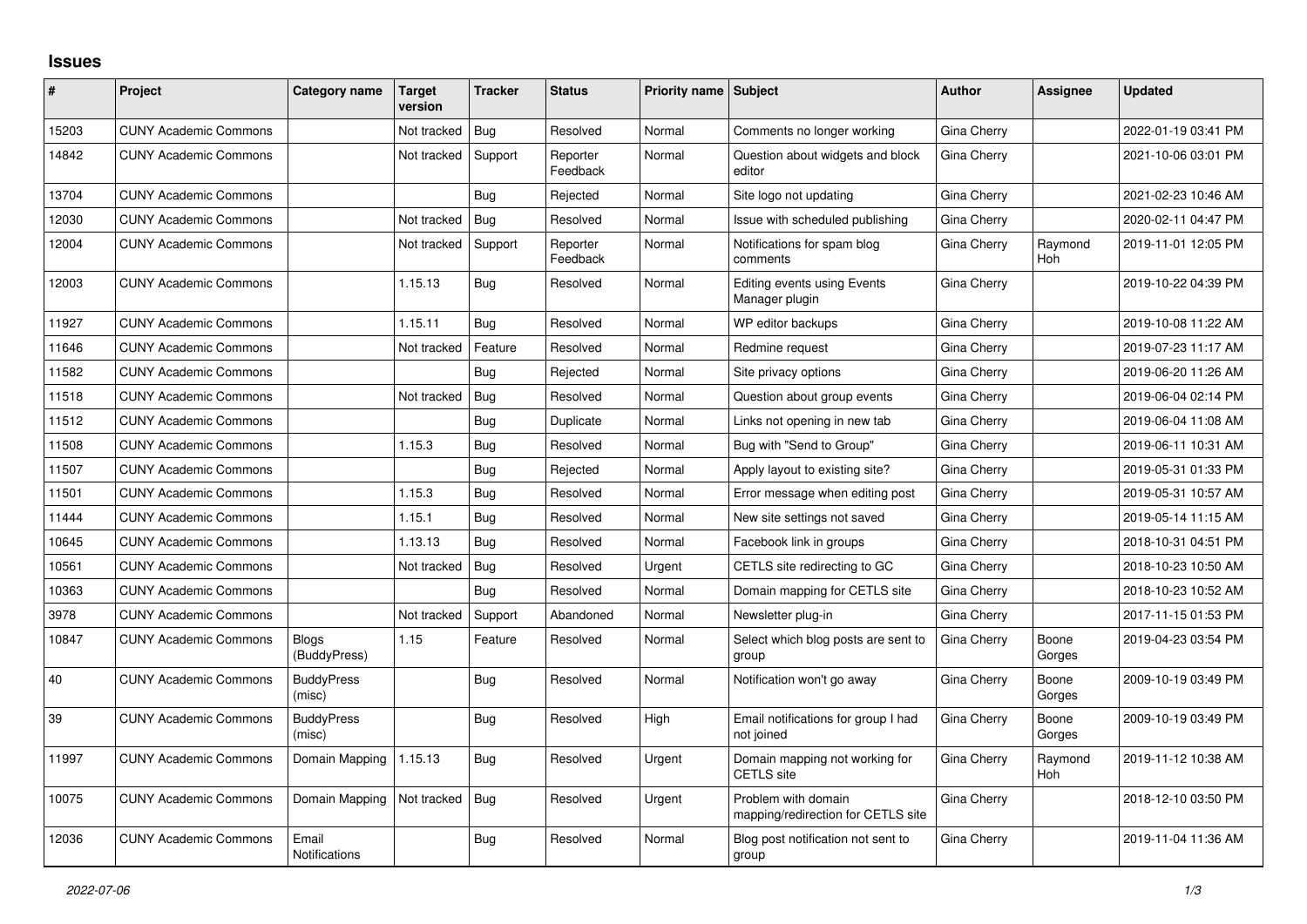| ∦     | Project                      | Category name                 | <b>Target</b><br>version | <b>Tracker</b> | <b>Status</b> | <b>Priority name Subject</b> |                                                                              | Author      | Assignee        | <b>Updated</b>      |
|-------|------------------------------|-------------------------------|--------------------------|----------------|---------------|------------------------------|------------------------------------------------------------------------------|-------------|-----------------|---------------------|
| 11513 | <b>CUNY Academic Commons</b> | Email<br><b>Notifications</b> | 1.15.4                   | Bug            | Resolved      | Normal                       | Extra group notification                                                     | Gina Cherry | Raymond<br>Hoh  | 2019-06-25 04:22 PM |
| 11398 | <b>CUNY Academic Commons</b> | Email<br><b>Notifications</b> | 1.15                     | Bug            | Resolved      | Normal                       | Blog post notification emails are not<br>formatted                           | Gina Cherry | Raymond<br>Hoh  | 2019-05-07 03:22 PM |
| 11160 | <b>CUNY Academic Commons</b> | Email<br>Notifications        | 1.14.8                   | Bug            | Resolved      | Normal                       | Return of duplicate email<br>notifactions for blog comments                  | Gina Cherry | Raymond<br>Hoh  | 2019-02-27 12:33 AM |
| 10800 | <b>CUNY Academic Commons</b> | Email<br>Notifications        | 1.14.3                   | Bug            | Resolved      | Normal                       | Duplicate email notifications on blog<br>comments                            | Gina Cherry | Raymond<br>Hoh  | 2019-02-13 06:05 PM |
| 3976  | <b>CUNY Academic Commons</b> | Email<br><b>Notifications</b> | 1.7.18                   | Feature        | Resolved      | Normal                       | Emails to blog subscribers should<br>be sent in HTML                         | Gina Cherry | Boone<br>Gorges | 2015-04-12 02:18 PM |
| 11451 | <b>CUNY Academic Commons</b> | Group Blogs                   | 1.16                     | Feature        | Resolved      | Normal                       | 'Send to group' checkbox should<br>remain unchecked for saved draft<br>posts | Gina Cherry | Boone<br>Gorges | 2019-12-04 10:51 AM |
| 15094 | <b>CUNY Academic Commons</b> | Group Invitations   2.0.0     |                          | Bug            | Resolved      | Normal                       | Group admins added to site as<br>authors, not admins                         | Gina Cherry | Boone<br>Gorges | 2022-05-26 11:36 AM |
| 11441 | <b>CUNY Academic Commons</b> | Reply By Email                | 1.15.3                   | Bug            | Resolved      | Normal                       | Blog/group comments                                                          | Gina Cherry | Raymond<br>Hoh  | 2019-06-11 11:05 AM |
| 13969 | <b>CUNY Academic Commons</b> | Server                        | Not tracked              | Bug            | Resolved      | Normal                       | Problems accessing the Commons                                               | Gina Cherry |                 | 2021-02-11 03:10 PM |
| 11313 | <b>CUNY Academic Commons</b> | Spam/Spam<br>Prevention       | 1.17.7                   | Bug            | Resolved      | High                         | Overly aggressive spam filters                                               | Gina Cherry | Raymond<br>Hoh  | 2020-11-05 04:30 PM |
| 3892  | <b>CUNY Academic Commons</b> | <b>WordPress</b><br>(misc)    | Future<br>release        | Bug            | Resolved      | High                         | The given object ID is not that of a<br>menu item.                           | Gina Cherry | Gina Cherry     | 2016-06-21 04:49 PM |
| 14848 | <b>CUNY Academic Commons</b> | <b>WordPress</b><br>Plugins   | 1.18.21                  | Bug            | Resolved      | Normal                       | Bug with Gravity Forms/Commons<br>interaction                                | Gina Cherry | Raymond<br>Hoh  | 2021-10-13 06:51 PM |
| 14841 | <b>CUNY Academic Commons</b> | <b>WordPress</b><br>Plugins   | 1.18.20                  | Bug            | Resolved      | Normal                       | Issue with Co-Authors Plus in the<br>Customizr theme                         | Gina Cherry | Raymond<br>Hoh  | 2021-10-07 08:14 PM |
| 14568 | <b>CUNY Academic Commons</b> | <b>WordPress</b><br>Plugins   | 1.18.14                  | Feature        | Resolved      | Normal                       | Plugin request: Gravity Forms<br><b>Advanced Post Creation Add-On</b>        | Gina Cherry |                 | 2021-07-13 01:18 PM |
| 11649 | <b>CUNY Academic Commons</b> | <b>WordPress</b><br>Plugins   | 2.0.3                    | Bug            | In Progress   | Normal                       | CC license displayed on every page                                           | Gina Cherry | Raymond<br>Hoh  | 2022-06-29 11:32 AM |
| 11545 | <b>CUNY Academic Commons</b> | <b>WordPress</b><br>Plugins   | Not tracked              | Support        | <b>New</b>    | Normal                       | <b>Twitter searches in WordPress</b>                                         | Gina Cherry | Matt Gold       | 2019-09-23 01:03 PM |
| 11511 | <b>CUNY Academic Commons</b> | <b>WordPress</b><br>Plugins   | 1.15.3                   | Feature        | Resolved      | Normal                       | Plug-in request                                                              | Gina Cherry |                 | 2019-06-11 11:05 AM |
| 11488 | <b>CUNY Academic Commons</b> | <b>WordPress</b><br>Plugins   | 1.15.8                   | Bug            | Resolved      | Normal                       | Co-authors plus plug-in                                                      | Gina Cherry | Raymond<br>Hoh  | 2019-08-27 11:36 AM |
| 11312 | <b>CUNY Academic Commons</b> | <b>WordPress</b><br>Plugins   | Not tracked              | Bug            | Resolved      | Normal                       | Cannot add guest author to post                                              | Gina Cherry |                 | 2019-04-11 09:56 PM |